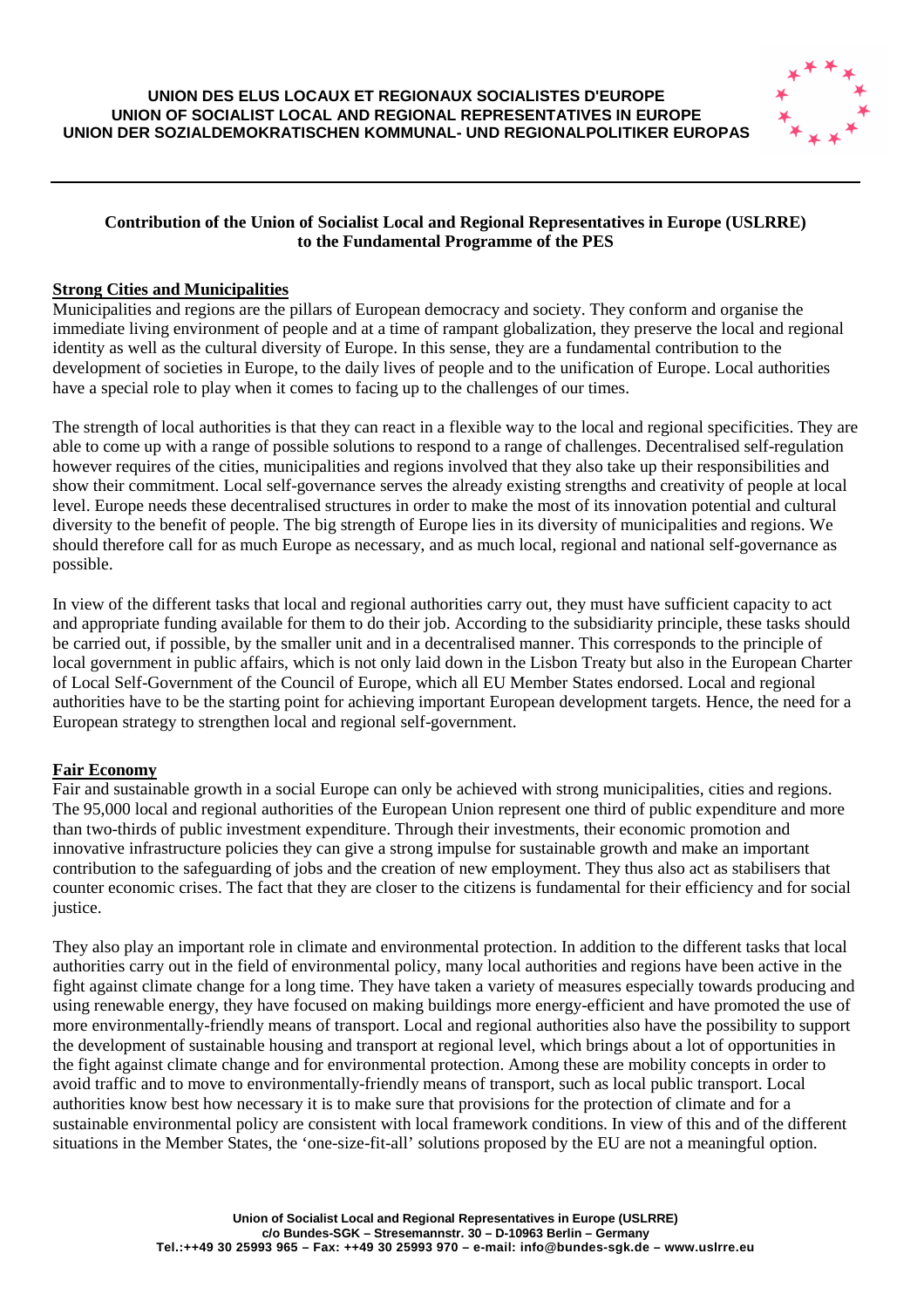In order to efficiently counter the dangers of rampant climate change, it is necessary to have an integrated approach based on cooperation and the coordination between EU policies and measures and the national, regional and local levels.

The safeguard and improvement of services of general interest are a fundamental prerequisite for the creation of a social Europe. These services, which pertain to the public welfare, range from water and energy distribution and public transport to such areas as welfare, schools, health, housing, culture as well as the care of people in difficult situations and other social services of general interest.

One of the tasks of local and regional authorities is to provide citizens with equal and non-discriminatory access to a comprehensive range of high-quality and affordable services and goods that are necessary to them. These services guarantee the good functioning of public life, the necessary infrastructure, and the competitiveness of the economy and they contribute to preserving the natural living conditions for future generations. Services of general interest are an important basis for the development of the social and territorial cohesion of the EU and for job creation. They are a decisive factor to guarantee the social participation of people. It is essential to secure basic service provision to the population particularly in structurally weaker rural areas, i.e. equip them with the minimum infrastructure and offer basic goods and services. Citizens perceive any limitation on the capacity of local and regional authorities to take action to ensure the provision of services in the general interest as a threat to their basic way of living.

In accordance with the principle of subsidiarity, and respecting local and regional autonomy, as established by the Treaty of Lisbon, the decision as to whether and how local authorities provide a public service, or entrust this provision to a third party, must rest with the same local authorities, for it is they who are best placed to know what suites their citizens. But what is important is that these services pertaining to the general welfare should be provided to the population in a transparent way and under public supervision.

### **Equal Societies**

Local and regional authorities play an important role in making sure that all citizens take part in the societal, economic and cultural life of the community on the basis of the principle of solidarity.

Local authorities are committed to fighting poverty and to helping people overcome practical cases of distress. In addition, they carry out an active social policy, for instance by offering a wide range of quality services in the field of care and education for children and youth, of integration of migrants, of employment and improved qualifications, culture, sports, leisure activities and health. It is therefore essential that citizens are encouraged to interact with one another, take charge of their own lives and take up their responsibilities.

A socialist local government policy is based on the fundamental values of freedom, justice and solidarity. It has the responsibility of providing everyone with an opportunity to live a life in dignity. Therefore, it is essential to create the framework conditions to guarantee economic prosperity, cultural diversity and social cohesion. One of the main challenges of a socialist local government policy is to reinforce social cohesion in society. We want all people to have a fair chance to take part in the life of the community.

The demographic change will lead to a transformed relationship between the age groups in our municiplaties and regions. The ageing section of the population is growing and this trend will become much more pronounced in the forthcoming centuries. Our society is increasingly dependent upon the different generations working and living together in harmony. Greater importance will be attached to solidarity between the generations, mutual understanding and tolerance for the generations living together. In this case the increasing life expectancies are evidence of the successful march of progress. The years that people gain mean that the vast majority of the population lead more active and healthier lives.

We Socialists view solidarity between the generations as a kind of socio-political role model, in which both forwardlooking policies relating to families, children and young people as well as a modern senior citizens' policy can be combined with one another. The quality of life in local authorities can be improved and important resources to overcome the challenges that go hand in hand with the process of demographic change can be gained by increasing solidarity between the generations.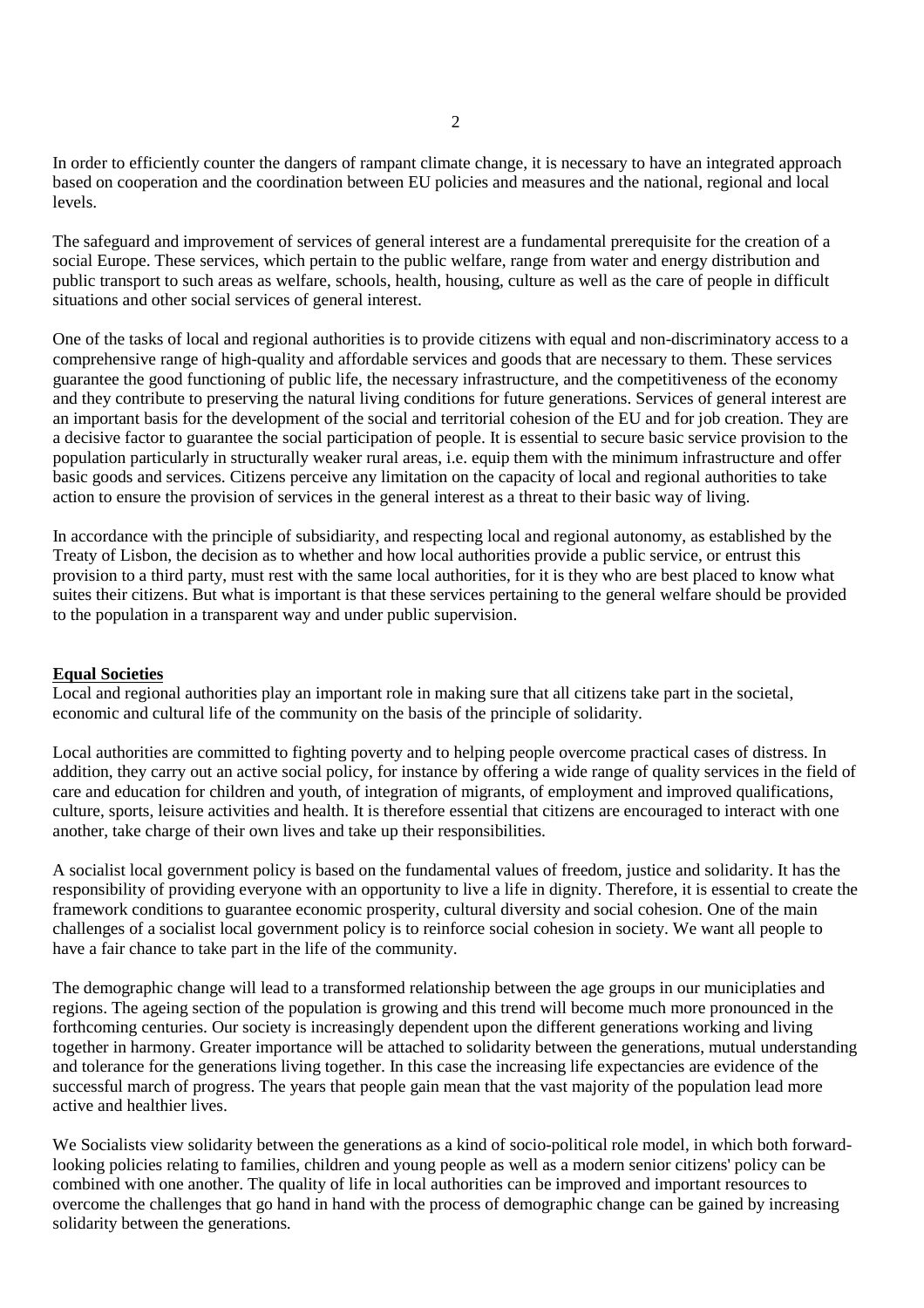The local level is an important player when it comes to overcoming the challenges of the demographic change in Europe. Local authorities can make an important contribution to a socially just demographic change in Europe because they are familiar with local conditions and issues, close to citizens, and they provide local and regional organisation and services.

The integration of migrants is one of the most important tasks our societies and political representatives are confronted with. It aims at allowing migrants to take equal part in the economic, societal, political and cultural life of the community while respecting everyone's cultural specificity. Integration is a horizontal part of every political field, be it education, youth, senior or urban development policy for a social city.

We socialists will also in future aim to provide equal living conditions in all parts of Europe. The regions of Europe have developed very differently from an economic and demographic point of view and consequently, social inequalities between regions and within regions and communities will increase. It is therefore essential that measures launched by local authorities for neighbourhoods and communities with more serious social, economic and infrastructural problems should succeed in order to preserve the future perspectives and opportunities of people living there.

European cohesion policies to promote structurally weak urban neighbourhoods and rural areas with socio-economic difficulties contribute significantly to European territorial and social cohesion. Local and regional authorities should be more involved as EU partners than they have been until now, in the preparation and implementation of structural policy measures. Due to their awareness of local conditions and issues, they can contribute significantly to increasing the effectiveness of structural policy measures.

Territorial diversity should be even more taken into account in European cohesion policy. Hence, we support a European spatial development policy that combines the development of a poly-centric urban system with a fair urban/rural balance, equal access to infrastructure and knowledge, and sustainable development to protect the environment and cultural heritage.

### **A Just World**

A central concern of socialists is social and fair globalisation, so that all humans on earth stand to benefit. We, Socialists, are convinced that we can secure lasting peace by bringing about justice and fighting global poverty. The livelihood of people in developing countries and the environmental, economical and social resources have to be preserved and improved upon for the benefit of all humans and all generations. For this reason, we have always considered development cooperation to be an important pillar of our policy and we have promoted this. Europe's Socialists commit themselves to the objectives of global solidarity and sustainability for the purposes of the Millennium Development Goals and of the Agenda 21.

Many local authorities in Europe work in the field of cooperation to development in very different ways. They support local authorities and projects outside of Europe, by providing them for instance with technical know-how, by supporting them in building and improving their administrations or by bringing natural disaster relief – as in the case of the Tsunami. In this way, European local authorities contribute to the Millennium Development Goals.

Local and regional authorities can contribute significantly to the Millennium Development Goals through fair public procurement. Socially and environmentally responsible procurement of goods and services for administrations, schools, hospitals, nursery schools and events, as well as the use of energy-saving vehicles and energy-efficient measures, are very much in tune with the Millennium Development Goals; they promote humane working conditions and environmental sustainability.

Inter-cultural competence is a basic precondition to successful integration. Our local authorities are homes to people who have joined us from different nations. Many of these migrants come from developing or emerging countries and they are committed to improving the living conditions in their countries of origin. Apart from such commitment, many migrants are also active in their local communities in many different fields: in education, schools, clubs and organisations. In most cases, the potential of these people is insufficiently used at the local level. Migrants should be actively drawn in. To ensure active migrant participation at local level, firstly, the qualifications acquired in the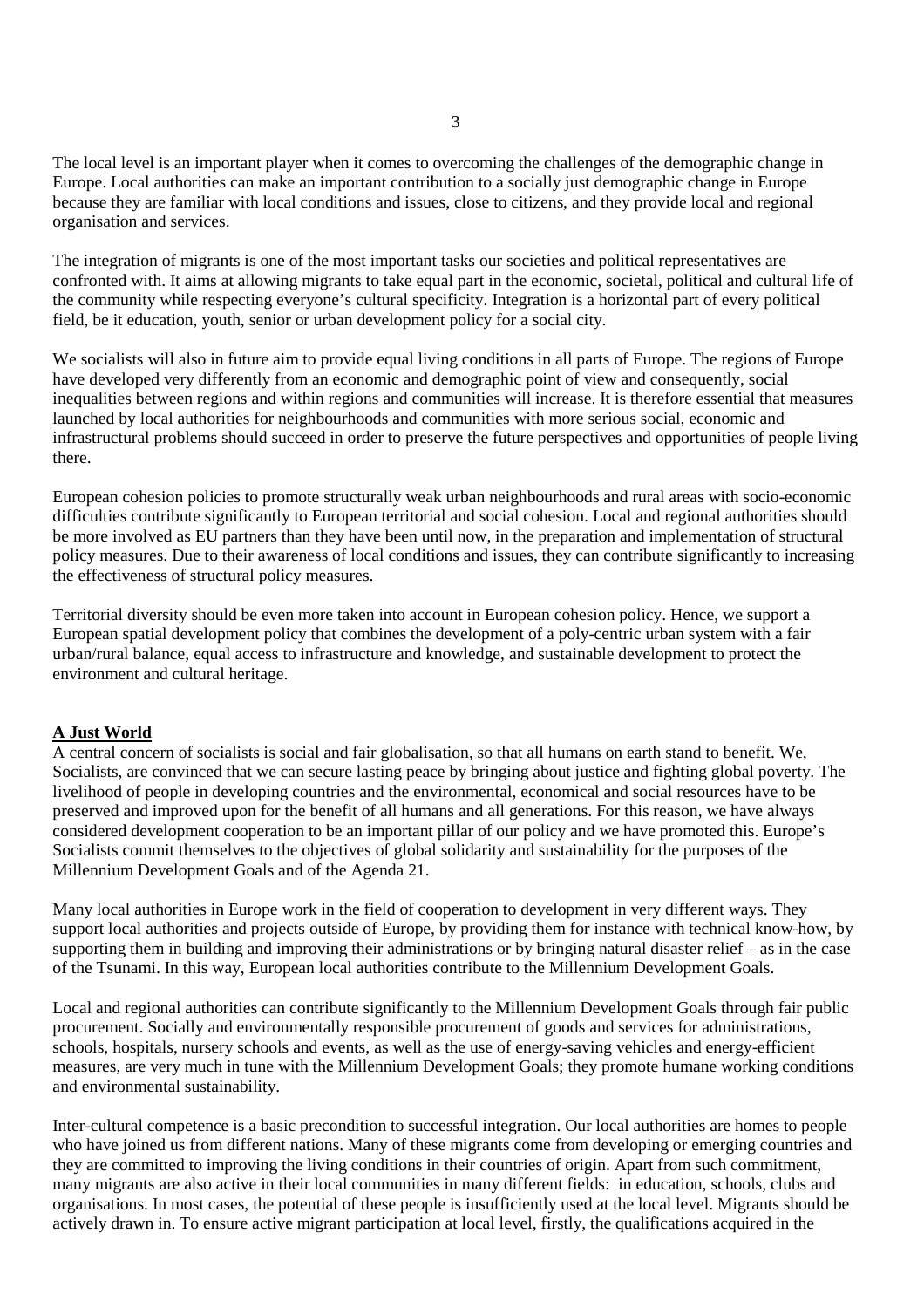migrants' countries of origin should be recognised, e.g. through a quick recognition procedure for training qualifications and, secondly, migrants who need qualifications and practical assistance should receive these. Moreover, there is great potential for local development cooperation in local authorities working together with migrant clubs and organisations.

### **Active Democracy**

Socialist local policies mediate between the various individual interests and population groups and bring together the forces in society needed to jointly and solve future-oriented questions. We especially defend the rights of those less able to express themselves in modern civil society. It is our goal to set up a communication structure that improves the dialogue with citizens and between the generations and genders. The aim should be to identify genuine opportunities for action, dialogue and active integration of citizens from a European perspective as well.

Democracy thrives on citizen participation. Citizen involvement is necessary and desirable. A strong local selfgovernment allows for a greater degree of participation by the citizens and therefore contributes to the democratisation of Europe. The representative democracy model remains the starting point for an improvement of the participation of the people. According to this model, citizens send their representatives to the corresponding bodies at the various levels of public authority: the European Parliament, national parliaments and representations at regional and local level.

Foreign co-citizens should also be incorporated into the political decision-making process at local level. This will not only facilitate their integration, but will also encourage and promote the growing together of nations and nationalities. The introduction of the right to vote in local government elections for EU nationals living abroad is welcomed as a first step in the right direction. In the future all foreigners should be granted the right to vote at the local level within the limits of national legislation.

However, democracy is not only limited to formal electoral procedures. The citizen's right to exert influence on the shaping of policy can and must be made possible in other forms as well. The objective is to make use of the knowledge and the commitment of the people, who are themselves directly affected by the political and administrative decisions, to come to appropriate solutions. In this process the concepts of general interest and sustainable development will have to be identified.

Socialist local policies support plebiscitary forms of decision-taking processes, such as petitions for a referendum and public decisions. They are an important complement to representative democracy and so are the transparency of policies and administrative actions. Open government means for us genuine openness towards the interests of citizens, as well as obstacle-free and complete access to government information. Both are necessary prerequisites for an active democracy and a spirited civil society.

A modern European society requires the commitment of citizens at large. Politics and local government cannot solve all the problems by themselves. Taking up one's own responsibilities, interacting in daily life, supporting and helping one another, the variety of services offered by cooperatives and other societies who rely on the commitment of the volunteers who work for them. All this makes up the core of civil society, in which a personal fulfilment and solidarity reinforce one another.

To reinforce local democracy and citizens' participation, special attention should be given to underprivileged groups of society. For our own future's sake, the potential of young people should be better taken into account in the local government's policies. By improving and widening the possibilities to learn at school or through life-long learning, people can get a better grip of present political and societal issues and therefore, our fellow citizens will be more able and more encouraged to become politically active.

In local representative democracy honorary local politicians defend the citizens' interests. They are committed to the common good. This democratic tradition of local representation is the root of democratic involvement and of the decision-making structure. Honorary work in local parliaments is even an essential part of active civil society. It is for this reason that the basic working conditions of local elected representatives must be improved.

4